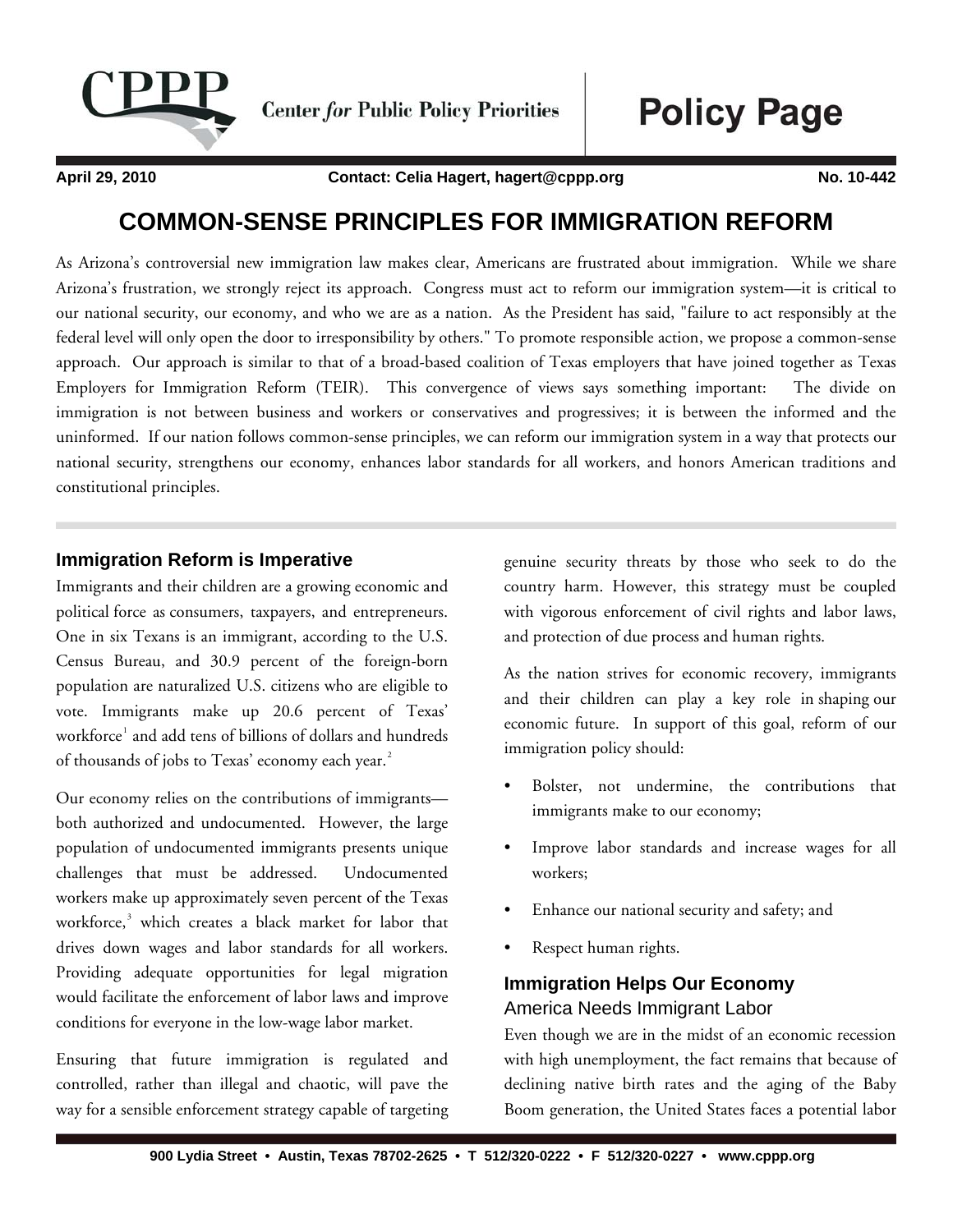shortage. Many economists, including former Federal Reserve Chairman Alan Greenspan, have repeatedly recommended easing the restrictions on immigration as a way to deal with anticipated labor shortages caused by baby boomer retirements. Experts predict that new immigrants will account for between one-third and onehalf of the growth in the labor force through 2030. $^4$  $^4$  As our native-born population ages, the contributions of immigrants and their children will become even more critical to our economic competitiveness.<sup>[5](#page-4-1)</sup>

### America Benefits from Immigrant Entrepreneurship

In addition to providing vital labor, immigrants fuel economic growth through entrepreneurship. In a study of the role that growing immigrant populations play in "kickstarting" local economies in many of the nation's urban centers, the Center for an Urban Future called immigrants the "entrepreneurial sparkplugs of cities from New York to Los Angeles—starting a greater share of new businesses than native-born residents, stimulating growth in sectors from food manufacturing to health care, creating loads of new jobs, and transforming once-sleepy neighborhoods into thriving commercial centers." The study further found that immigrant entrepreneurs are also becoming one of the most consistent sources of economic growth in urban economies. While other sectors fluctuate wildly through cycles of boom and bust, immigrant entrepreneurs fuel business and job creation during both good and bad times.

# Immigration Creates Economic Opportunity for Native Workers

Whether immigrant workers take jobs from natives or lower their wages is hotly debated. Certainly low-skilled native workers who compete directly against low-skilled immigrant workers stand to lose individually. But studies have not found immigration to affect the overall employment rates of natives or depress overall wages. In fact, research shows that immigration does not lower the wages of even low-skilled natives, with the exception of high school drop-outs, who represent only a fraction of the workforce, and actually raises the wages of high-skilled natives.<sup>[6](#page-4-1)</sup> Between 1990 and 2000, for example, although

2.9 million undocumented immigrants joined the labor force, the unemployment rate dropped from 6.3 percent to 3.9 percent. Experts explain this phenomenon by noting that native workers generally are not competing with immigrants for jobs in low-skilled occupations. Instead, immigration increases the unskilled labor supply, allowing businesses to increase total economic output, thus creating more specialized, higher-wage jobs for "complementary" native workers.

# Ending the Black Market for Undocumented Immigrant Labor Would Help Native Workers

In assessing the impact of immigration on wages and working conditions, it is important to distinguish between lawful and unlawful immigration. A large population of undocumented immigrant workers allows a black market for labor that facilitates rogue employers in violating labor laws, thereby depressing wages and creating undesirable working conditions for immigrants and natives alike, particularly in the low-skilled labor market. Just as undocumented workers cannot complain about wages and conditions, native workers cannot complain if they fear being replaced by undocumented workers. On the other hand, if the labor pool consists of immigrants authorized to work in the United States along with native workers, then workers can seek enforcement of labor laws relating to wages and conditions. Of course, improving conditions for everyone in the low-wage labor market remains critically important and should be part of any immigration strategy. By focusing on stronger labor law enforcement, high-skilled job training, and economic development strategies that encourage companies to create and maintain good jobs, government can improve working conditions for native workers and immigrants at the same time.

# Studies Establish a Net Positive Contribution to the Economy

Research has consistently shown that immigrants, skilled and unskilled, are an important part of our economy, labor force, and tax base. In 2008, immigrants accounted for 15.7 percent of the U.S. workforce and more than onefifth of the Texas labor force. In Texas, immigrants add tens of billions of dollars and hundreds of thousands of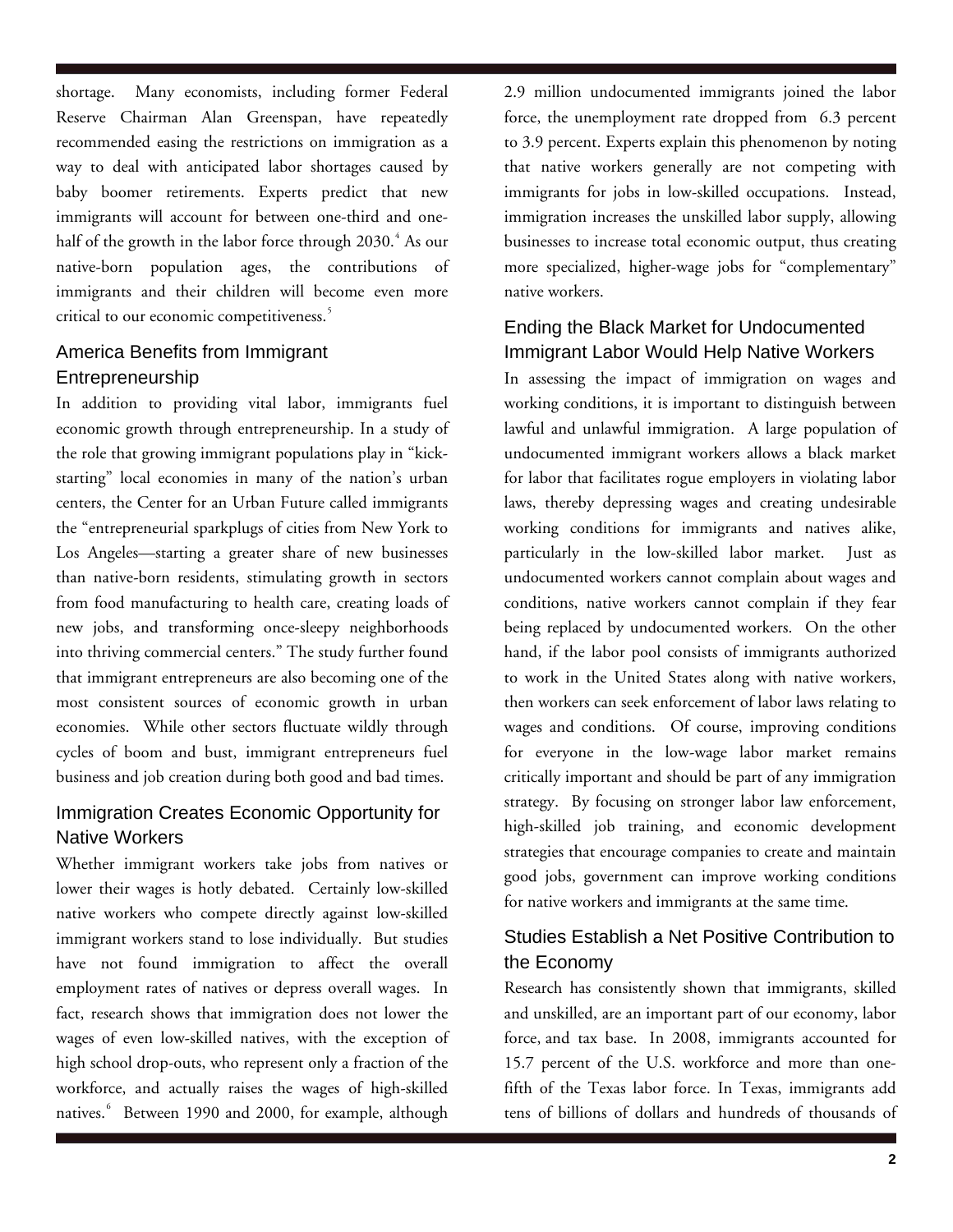jobs to Texas' economy each year. In 2009, the combined purchasing power of Latinos and Asians totaled \$208.8 billion, according to the [Selig Center for Economic](http://www.terry.uga.edu/selig/docs/GBEC0903q.pdf)  [Growth](http://www.terry.uga.edu/selig/docs/GBEC0903q.pdf) at the University of Georgia.<sup>[7](#page-4-1)</sup>

Despite these contributions, some question whether immigrants take more in services than they contribute as workers, entrepreneurs, consumers, and taxpayers. Again, it is important to distinguish between lawful and unlawful immigration. The exact same immigrant doing the exact same job may have a different impact on the economy depending upon whether they are lawfully or unlawfully present. As we point out above, if immigrants are here lawfully and thus able to comply with our laws, they would make an even greater contribution than otherwise. Even so, research on the net impact of the *undocumented* population on the national economy for the most part consistently finds that immigrants make a net positive contribution—fueling job creation, growing the tax base, reducing the cost of good and services, and contributing to the solvency of the retirement system. The Social Security Administration has estimated that undocumented immigrants contribute approximately \$8.5 billion in Social Security and Medicare funds each year.<sup>[8](#page-4-1)</sup>

According to a 2006 study by the Texas Comptroller, undocumented migrant workers contributed \$17.7 billion to the Texas economy in 2005, and paid \$1.581 billion in state sales taxes, fees, and school property taxes. In contrast, the state's costs for public education, health care, and incarceration of undocumented immigrants totaled only  $$1.156$  billion. $^\circ$ 

In 2008, unauthorized immigrants comprised 7.9 percent of the state's workforce, according to the Pew Hispanic Center.<sup>[10](#page-4-1)</sup> The loss of undocumented labor in Texas would have serious repercussions. A 2008 study by The Perryman Group calculated that if all unauthorized immigrants were removed from Texas, the state could lose \$69.3 billion in expenditures, \$30.8 billion in economic output, and approximately 403,174 jobs, even accounting for adequate market adjustment time. $11$ 

#### **Immigrants and Public Safety**

Arguments that immigrants are more likely to commit crime are unfounded. In fact, dozens of studies on the correlation between crime and immigration have found the opposite to be true.<sup>[12](#page-4-1)</sup> A 2007 study by the Immigration Policy Center found that, nationwide, native-born men ages 18-39 were five times more likely to be incarcerated than their foreign-born peers. Further, the study found that, while the undocumented population doubled between 1994 and 2005, violent crime declined by almost one-third, and property crimes fell by more than one-quarter.<sup>[13](#page-4-1)</sup>

In addition to examining the impact of immigration on crime rates, researchers also have studied whether undocumented workers are more likely to be *victims* of crime. The results of this research suggest that undocumented workers are both more vulnerable to crime, because they are known to deal largely in cash, and have fewer means for dealing with crime because they are often afraid of law enforcement.<sup>[14](#page-4-1)</sup> In the short-term, policymakers can address this problem through appropriate intervention by law enforcement, the courts, and local social service agencies. In the long term, the best way to prevent the exploitation of undocumented workers is to bring immigrants out of the shadows by providing sufficient opportunities for lawful migration.

### **Fixing a Broken System**  What's wrong with the current system?

Because our current immigration policy does not reflect the need for immigrants in the U.S. labor market, it fails to regulate the flow of immigrants in a manner that is beneficial to our economy. While abundant economic opportunities exist for immigrants in the United States, they have to enter the country illegally to take advantage of them. This not only hurts the economy by depriving employers of a legal workforce to meet legitimate business needs, it also undermines our national security, because the government cannot track the flow of these undocumented immigrants. Moreover, it leads to human rights abuses of the immigrants themselves.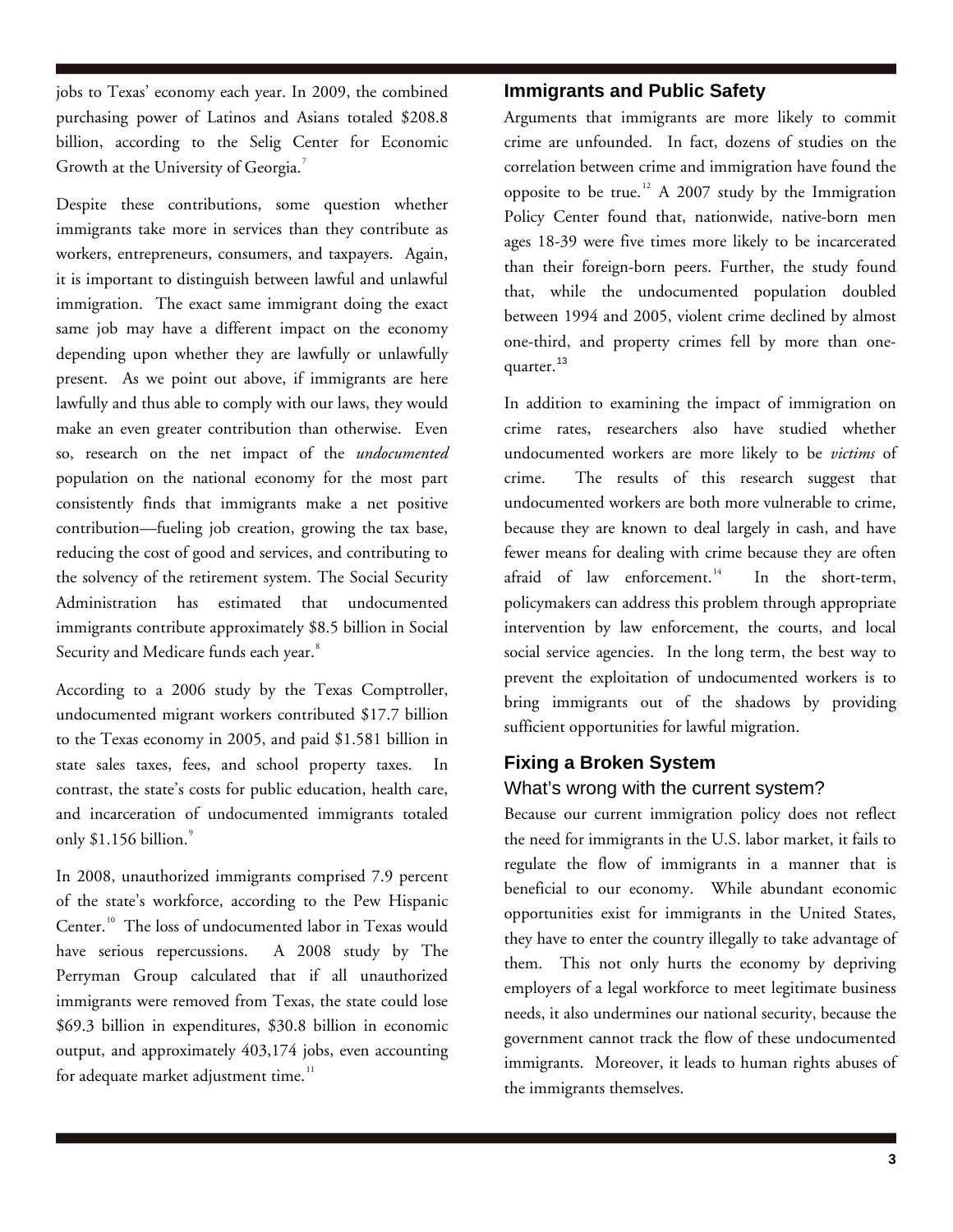Attempts over the last decade to fix our broken immigration system have failed because they have been one-sided, focusing solely on beefing up enforcement while ignoring the real economic need for immigration. From building a border fence, to workplace raids, to "deputizing" everyone from landlords to social workers as enforcers of federal immigration law, these policies have proven impractical, ineffective, and costly. In fact, the research suggests that tighter border enforcement and increased penalties for illegal entry may actually have increased the population of undocumented immigrants by creating an incentive for those who succeed in entering the United States to stay.<sup>[15](#page-4-1)</sup> One immigration expert called this a "perverse cycle whereby additional border enforcement further decreases the rate of return migration, which accelerates undocumented population growth, which brings calls for harsher enforcement."<sup>[16](#page-4-1)</sup>

#### Towards a New Approach

America needs a new approach to managing immigration. Texas Employers for Immigration Reform (TEIR) call for a market-driven system of temporary immigrant workers combined with clear, sensible enforcement, disincentives for illegal immigration, enhanced border security, and a path to legal status for undocumented workers currently in the United States. CPPP is in general agreement with this approach. Rather than erecting costly physical barriers at the border and continuing to invest more in border enforcement, we need an efficient and sensible immigration system that is market-driven and vigorously enforced. Such an approach would enhance our national security, strengthen our economy, and minimize human suffering. At a minimum, a new immigration policy should include a sufficient guest-worker program to meet our country's labor needs, an entry-exit system capable of tracking immigrants within the United States, and enforceable labor laws to prevent exploitation of workers by employers. An ideal guest-worker program should offer temporary work permits to undocumented workers now in the United States and address future labor needs. To prevent the development of a disenfranchised underclass

within our democracy, we must give workers and their families an option to pursue a realistic path to citizenship.

### The Federal Government Should Have Sole Responsibility for Immigration

As Arizona's new law shows, frustration with Congress' failure to enact immigration reform is high. Over the last decade, a growing number of states and local governments have enacted laws and ordinances curtailing basic services for undocumented immigrants, including health care and in-state tuition at public colleges. Other initiatives prevent undocumented immigrants from renting homes and apartments and obtaining driver's licenses or state identification cards.

These approaches are misguided and unwise. Immigration policy and border enforcement are a federal responsibility. Cities and counties lack the funds and law enforcement personnel to participate in immigration law enforcement. Besides diverting limited resources from state and local budgets, experience has shown that it impairs the relationship between immigrant communities and law enforcement officials and had led to increased racial profiling and civil rights violations.

Restricting access to public services is also short-sighted. Denying health care for low-income immigrants leads to more costly chronic disease and other illness, an uneducated population will earn less and therefore contribute less, and laws that keep undocumented immigrants from obtaining driver's licenses jeopardize everyone's safety. Instead of wasting its limited resources on policing the border, Texas should maintain access to critical public services for undocumented immigrants and their children in the interest of having a healthy and educated population and increasing our economic competitiveness.

# **Conclusion**

To maintain national security, we must be able to control our borders. To grow our economy, we must welcome immigrants who want to work and who have the skills we need. And, we must enforce our laws in a way that honors American traditions and constitutional principles. We can